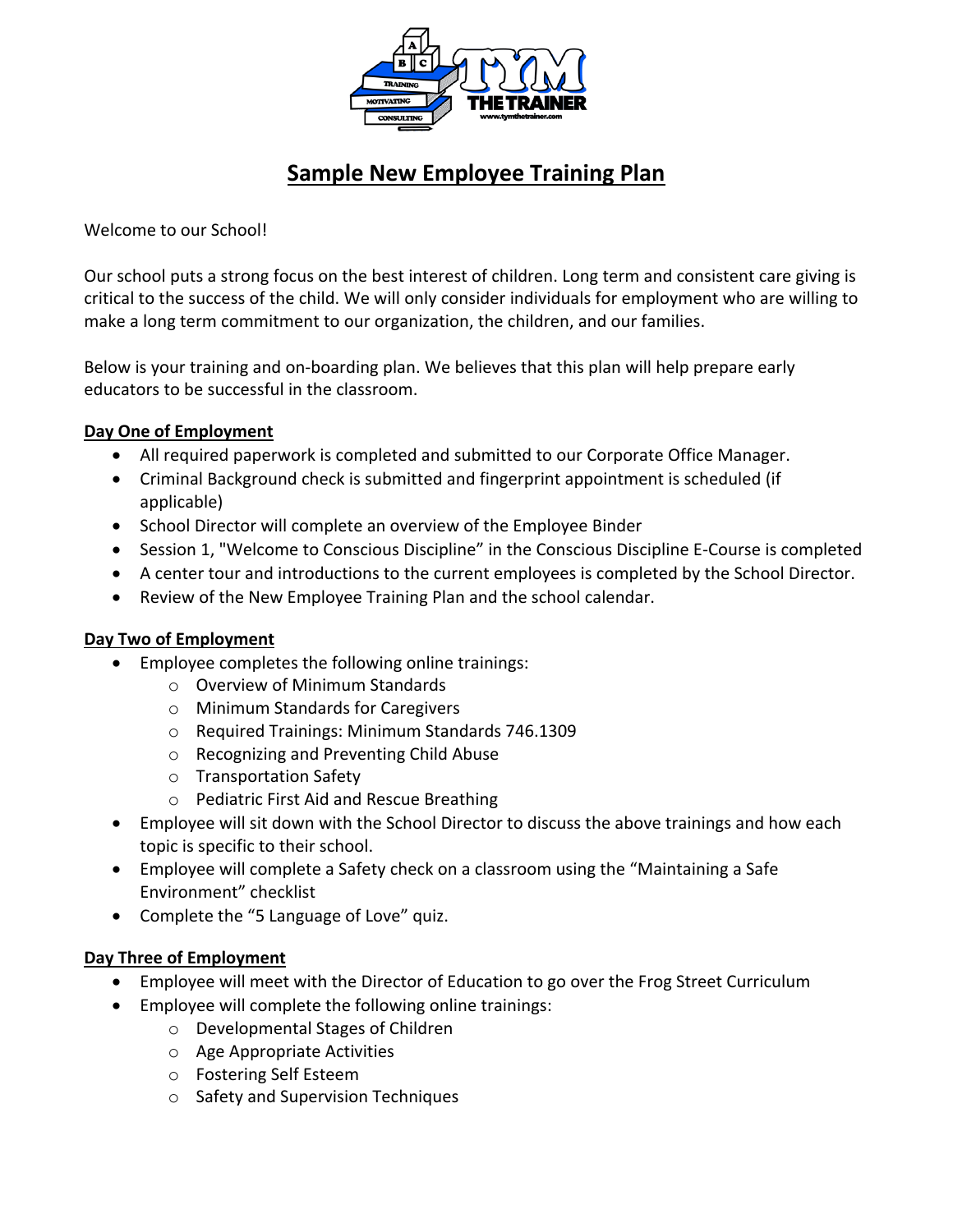- o Engagement Techniques
- o Promoting Wellness
- o SIDS/Shaken Baby Syndrome, Abusive Head Trauma, Infant Brain Development and Infant Sleep Safety.
- Employee will complete a Quality Assessment on a classroom in their school

## **Day Four of Employment**

- Employee will complete Session 2 "Becoming Brain Smart, Parts 1 and 2" in the Conscious Discipline E-Course
- Employee will complete an observation in a classroom at their school.
- Employee will meet with the Director of Administration to go over Food Program expectations and school forms and documents.
- Employee will complete the Food Handlers Course and Civil Rights Training.
- Employee will meet with the School Director to go over the Personnel Policy book.

# **Day Five of Employment**

- Employee will complete Session 3 "Creating the School Family" in the Conscious Discipline Ecourse
- Employee will assist in a classroom at the school.

# **Day Six of Employment**

- Employee will complete Session 4 "Composure" in the Conscious Discipline E-Course
- Employee will assist in a classroom at the school.
- Employee will meet with the School Director to discuss their first week as part of the School Family.

## **Day Seven of Employment**

- Employee will complete Session 5 "Assertiveness" in the Conscious Discipline E-Course
- Employee will assist in a classroom at the school.

## **Day Eight of Employment**

- Employee will complete Session 6 "Encouragement" in the Conscious Discipline E-Course.
- Employee will assist in a classroom at the school.

## **Day Nine of Employment**

- Employee will complete Session 7 "Choices" in the Conscious Discipline E-Course.
- Employee will assist in a classroom at the school.
- Employee will meet with the Director of Education to discuss any curriculum expectations questions or concerns.

## **Day Ten of Employment**

- Employee will complete Session 8 "Empathy" in the Conscious Discipline E-Course.
- Employee will assist in a classroom at the school.